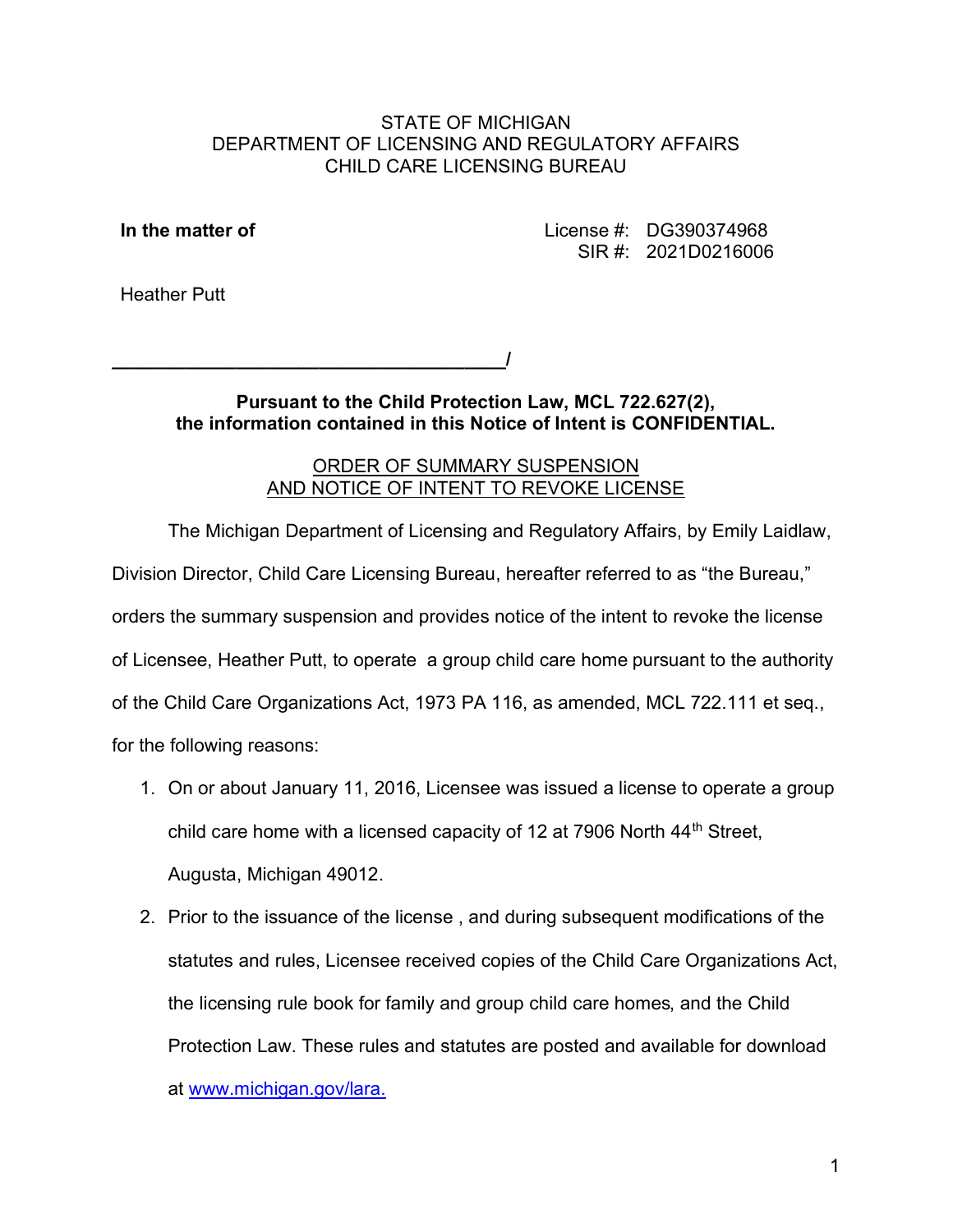- 3. Licensee failed to provide appropriate care and supervision and is not suitable to provide for the care, supervision, and protection of children, as demonstrated by the following:
	- a. On April 26, 2021, at approximately 10:35 a.m., Child A (age left the fenced-in outdoor play area and wandered onto M-89, the road in front of Licensee's home, causing drivers to have to honk and swerve to avoid hitting Child A. M-89 is a two-lane road with a posted speed limit of 55 miles per hour. Witness 1, one of the drivers passing by, stopped, got out of his vehicle, and brought Child A to the side of the road. Child A was found approximately 146 feet from Licensee's outdoor play area. Witness 1 returned Child A to Licensee, who had been alerted that Child A was near the road.
	- b. On April 28, 2021, Licensing Consultant Carrie Harris, accompanied by

, conducted an on-site investigation at Licensee's home. During the on-site investigation, Ms. Harris observed that the gate nearest the garden where Child A escaped was unlocked.

 minutes.c. On April 28, 2021, during an interview with Ms. Harris and Licensee acknowledged that she was unaware that Child A had wandered out of the fenced-in play area until she heard honking and a woman shout, "You have a here." Licensee stated that she was unsure how long Child A was outside the play area but thought it was less than five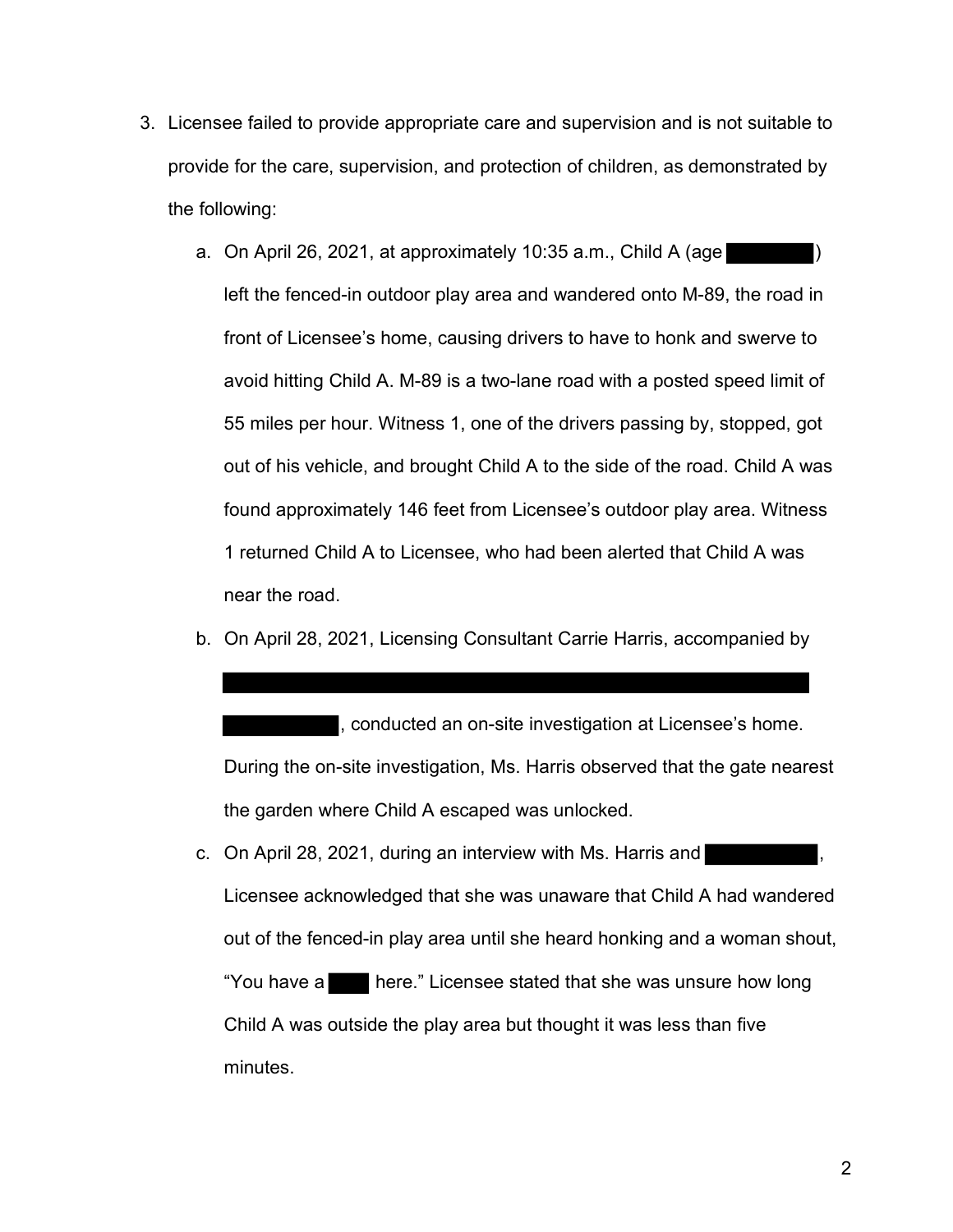d. On April 28, 2021, during the interview with Ms. Harris and Licensee stated that she is aware that Child A will try and run away when adults are distracted. She acknowledged that in the past she has caught Child A climbing the retaining wall and the front steps located outside the fenced-in play area. ,

.

e. **investigated Licensee's conduct toward children and** 

## COUNT I

The conduct of Licensee, as set forth in paragraph 3(e) above, provides grounds for revocation of licensure pursuant to:



[Note: MCL 722.111(1)(a) defines a "child care organization" to include "child care homes."]

## COUNT II

The conduct of Licensee, as set forth in paragraphs 3(a) through 3(d) above,

evidences a willful and substantial violation of:

R 400.1911

(1) A licensee shall ensure appropriate care and supervision of children at all times.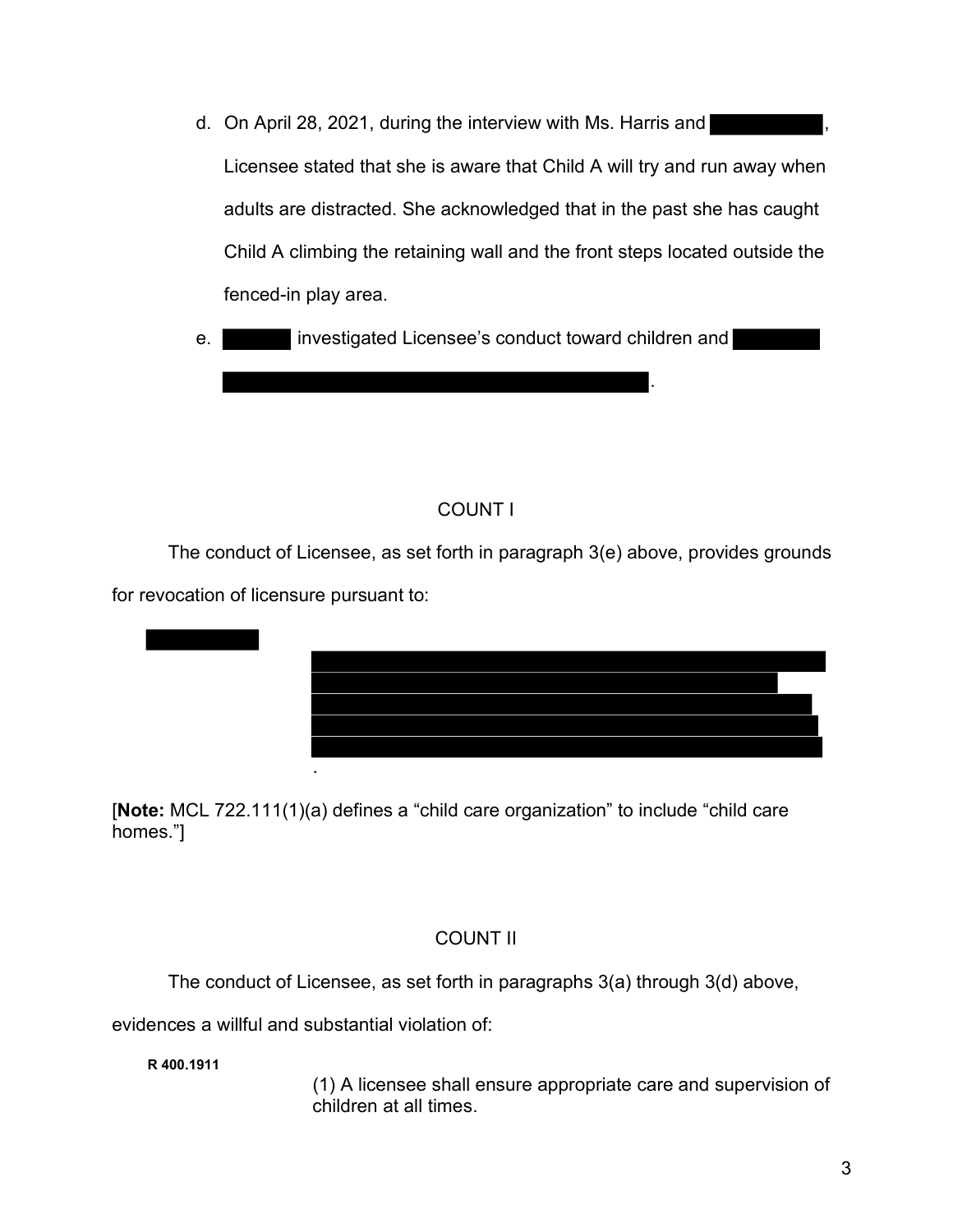#### COUNT III

The conduct of Licensee, as set forth in paragraphs 3(a) through 3(d) above, evidences a willful and substantial violation of:

R 400.1902

(2) An applicant or licensee shall be of responsible character and shall be suitable and able to meet the needs of children and provide for their care, supervision, and protection.

DUE TO THE serious nature of the above violations and the potential risk it represents to vulnerable children in Licensee's care, emergency action is required. Therefore the provision of MCL 24.292 of the Administrative Procedures Act of 1969, as amended, is invoked. Licensee is hereby notified that the license to operate a group child care home is summarily suspended.

EFFECTIVE 6:00 p.m., on June 22, 2021, Licensee is ordered not to operate a group child care home at 7906 North 44<sup>th</sup> Street, Augusta, Michigan 49012, or at any other location or address. Licensee is not to receive children for care after that time or date. Licensee is responsible for informing parents or guardians of children in care that license has been suspended and that Licensee can no longer provide care.

 law judge. Licensee MUST NOTIFY the Department and the Michigan Office ofHOWEVER, BECAUSE THE Department has summarily suspended Licensee's license, an administrative hearing will be promptly scheduled before an administrative

4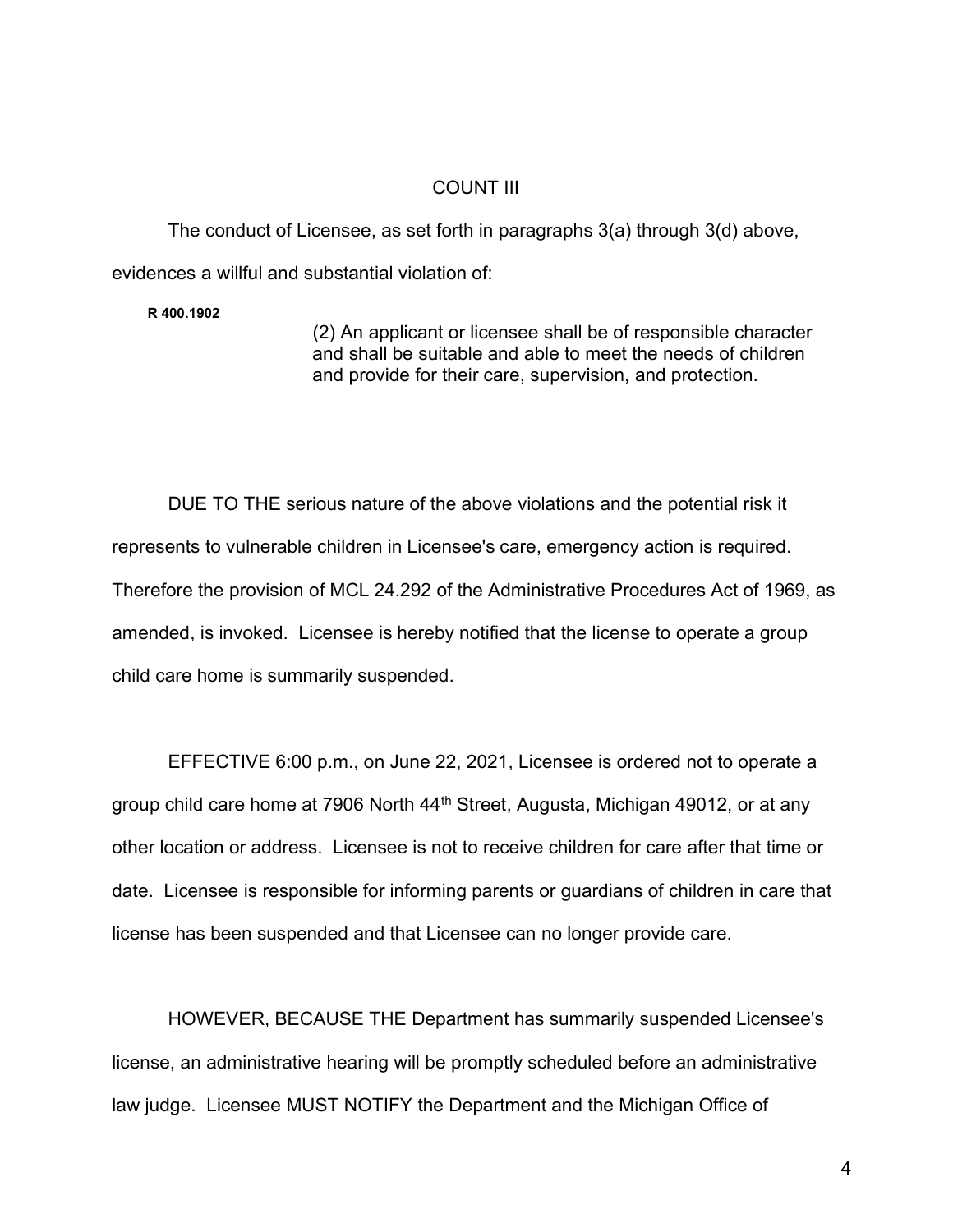Administrative Hearings and Rules in writing within seven calendar days after receipt of

this Notice if Licensee wishes to appeal the summary suspension and attend the

administrative hearing. The written request must be submitted via MAIL or FAX to:

Michigan Office of Administrative Hearings and Rules 611 West Ottawa Street, 2<sup>nd</sup> Floor P.O. Box 30695 Lansing, Michigan 48909-2484 Phone: 517-335-7519 FAX: 517-763-0155

MCL 24.272 of the Administrative Procedures Act of 1969 permits the Department to

proceed with the administrative hearing even if Licensee does not appear. Licensee

may be represented by an attorney at the administrative hearing.

 $\overline{\phantom{a}}$ 

Emily Laidlaw, Division Director Child Care Licensing Bureau  $\mathcal{L}_\text{max}$  , where  $\mathcal{L}_\text{max}$  , we are the set of the set of the set of the set of the set of the set of the set of the set of the set of the set of the set of the set of the set of the set of the set of the set of

This is the last and final page of the ORDER OF SUMMARY SUSPENSION AND NOTICE OF INTENT in the matter of Heather Putt, DG390374968, consisting of five pages, this page included.

JEK